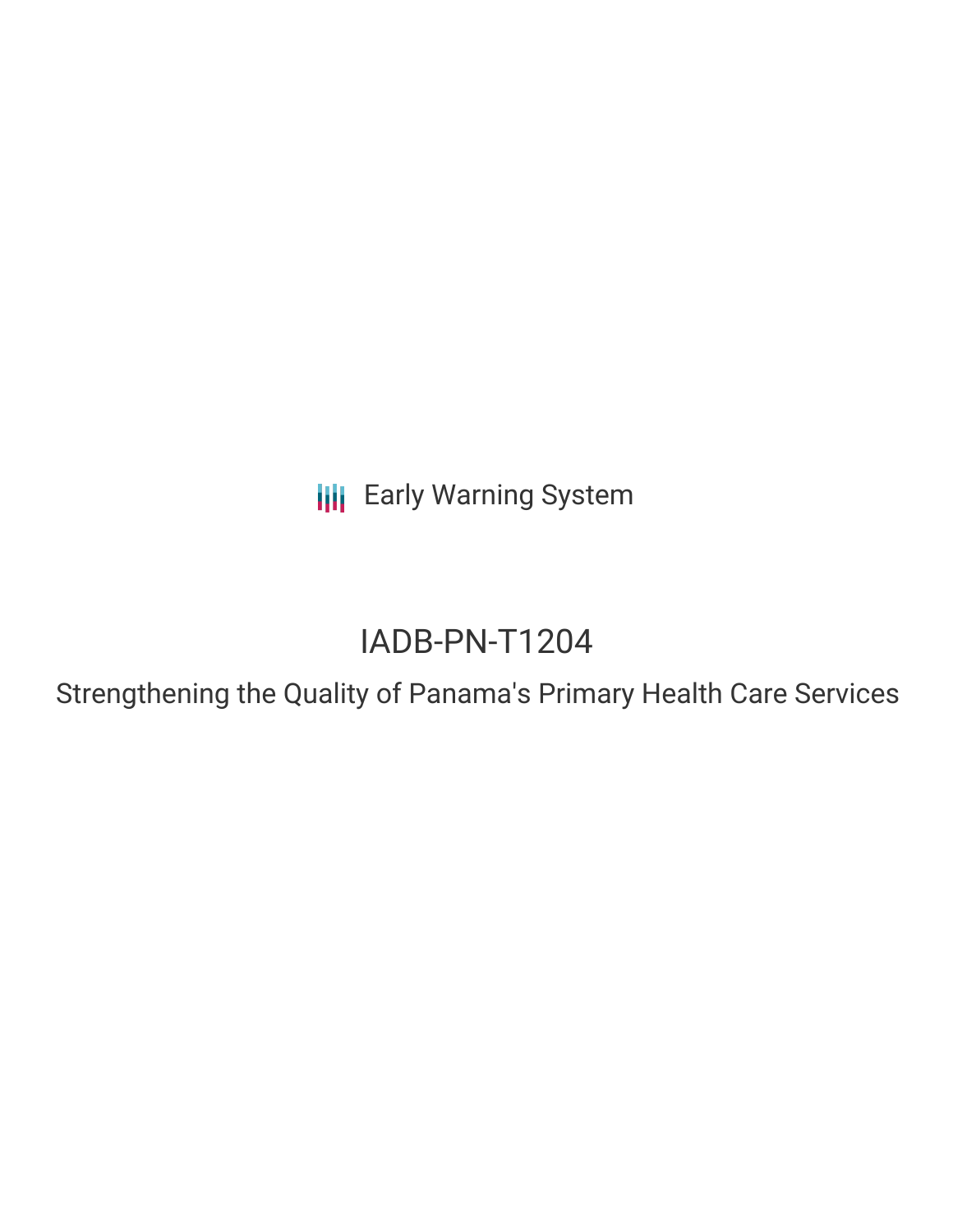

#### **Quick Facts**

| <b>Countries</b>               | Panama                                 |
|--------------------------------|----------------------------------------|
| <b>Financial Institutions</b>  | Inter-American Development Bank (IADB) |
| <b>Status</b>                  | Active                                 |
| <b>Bank Risk Rating</b>        | U                                      |
| <b>Voting Date</b>             | 2018-12-07                             |
| <b>Borrower</b>                | Government of Panama                   |
| <b>Sectors</b>                 | <b>Education and Health</b>            |
| <b>Investment Type(s)</b>      | Grant                                  |
| <b>Investment Amount (USD)</b> | $$0.15$ million                        |
| <b>Project Cost (USD)</b>      | $$0.15$ million                        |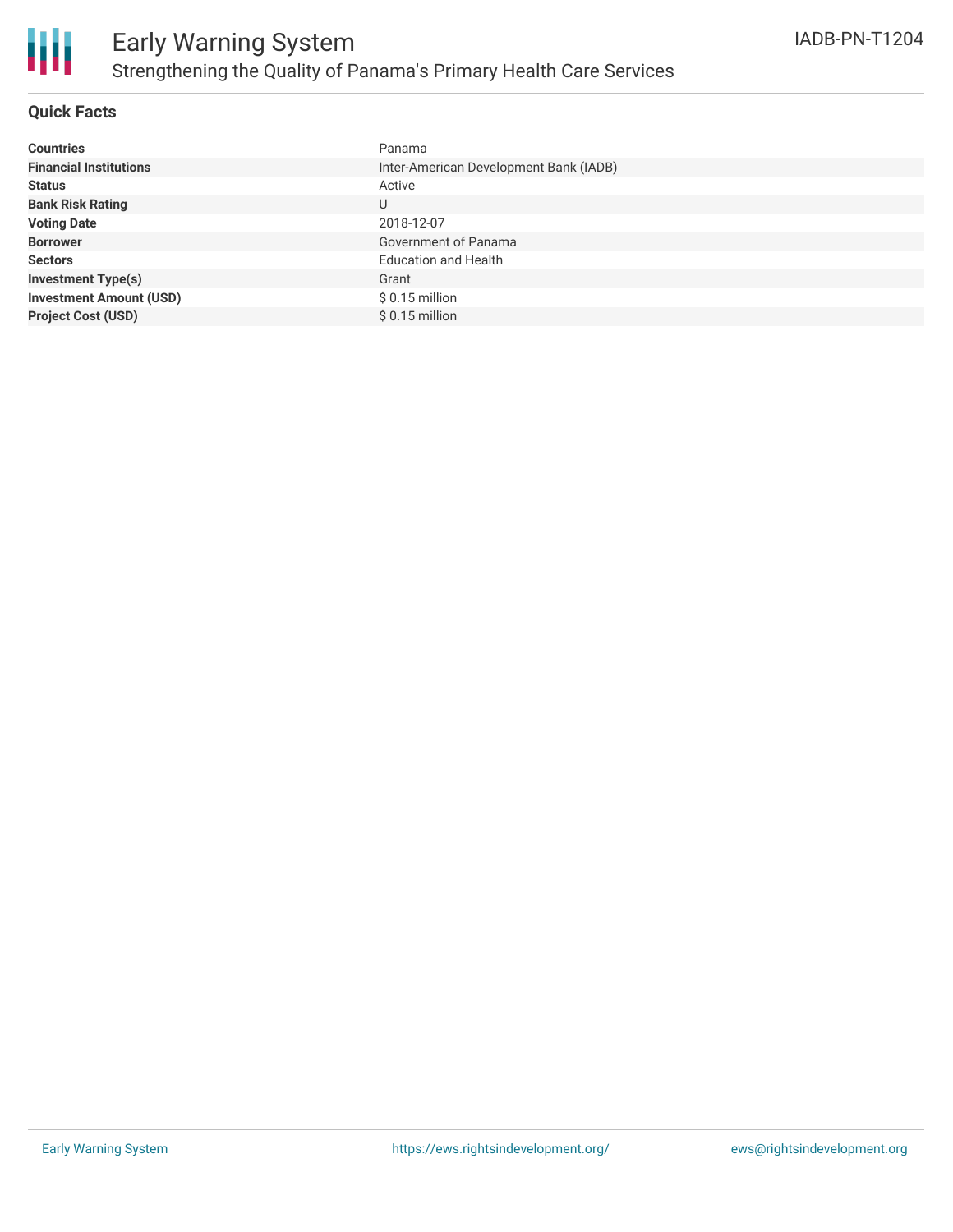

#### **Project Description**

According to the bank, the objective of this TC is to support the conformation of the Integrated Health Service Network (RISS) in remote rural areas and indigenous communities of Panama to improve coverage and quality of service delivery with an integrated life-cycle approach.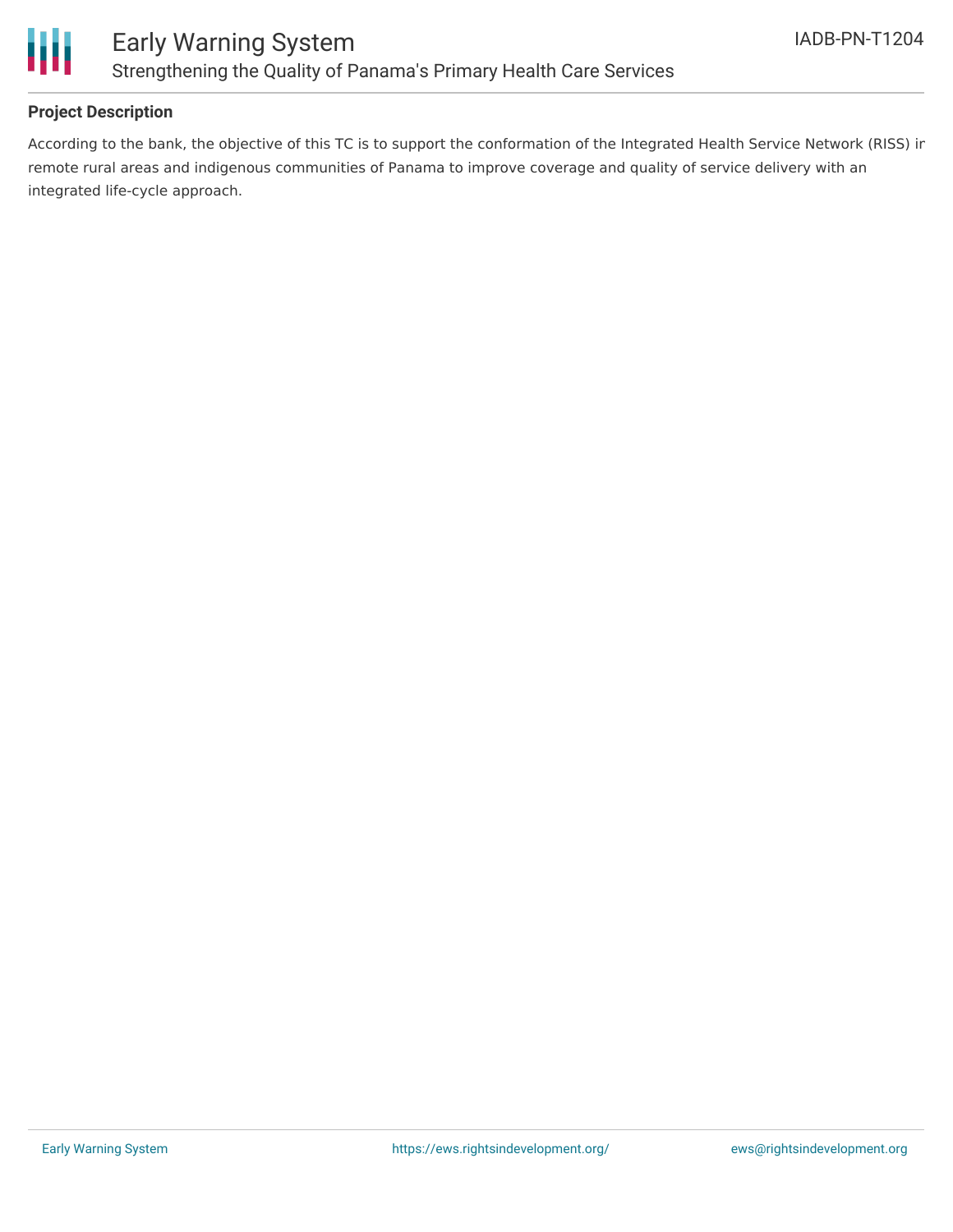

## Early Warning System Strengthening the Quality of Panama's Primary Health Care Services

#### **Investment Description**

• Inter-American Development Bank (IADB)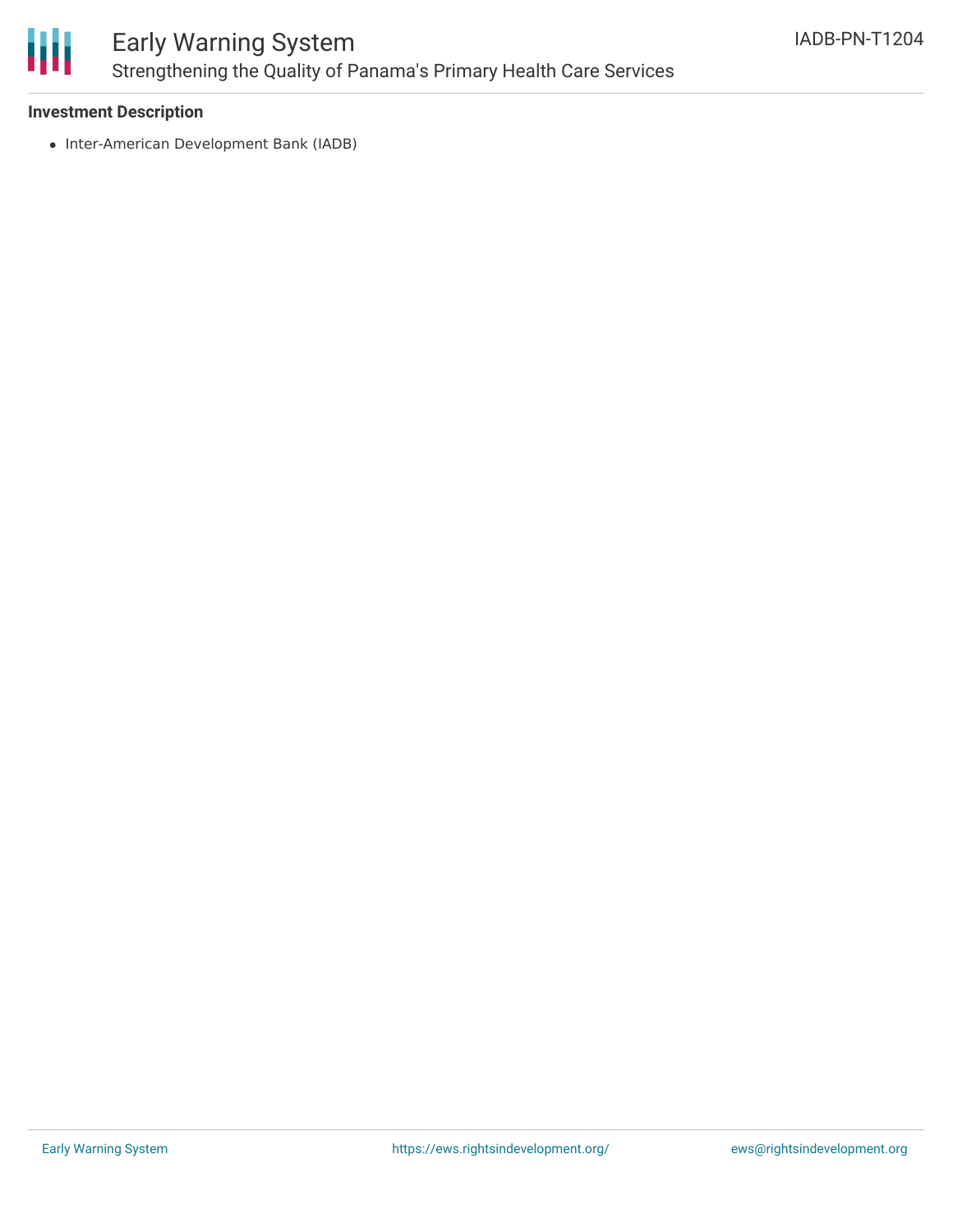#### **Contact Information**

#### ACCOUNTABILITY MECHANISM OF IADB

The Independent Consultation and Investigation Mechanism (MICI) is the independent complaint mechanism and fact-finding body for people who have been or are likely to be adversely affected by an Inter-American Development Bank (IDB) or Inter-American Investment Corporation (IIC)-funded project. If you submit a complaint to MICI, they may assist you in addressing the problems you raised through a dispute-resolution process with those implementing the project and/or through an investigation to assess whether the IDB or IIC is following its own policies for preventing or mitigating harm to people or the environment. You can submit a complaint by sending an email to MICI@iadb.org. You can learn more about the MICI and how to file a complaint at http://www.iadb.org/en/mici/mici,1752.html (in English) or http://www.iadb.org/es/mici/mici,1752.html (Spanish).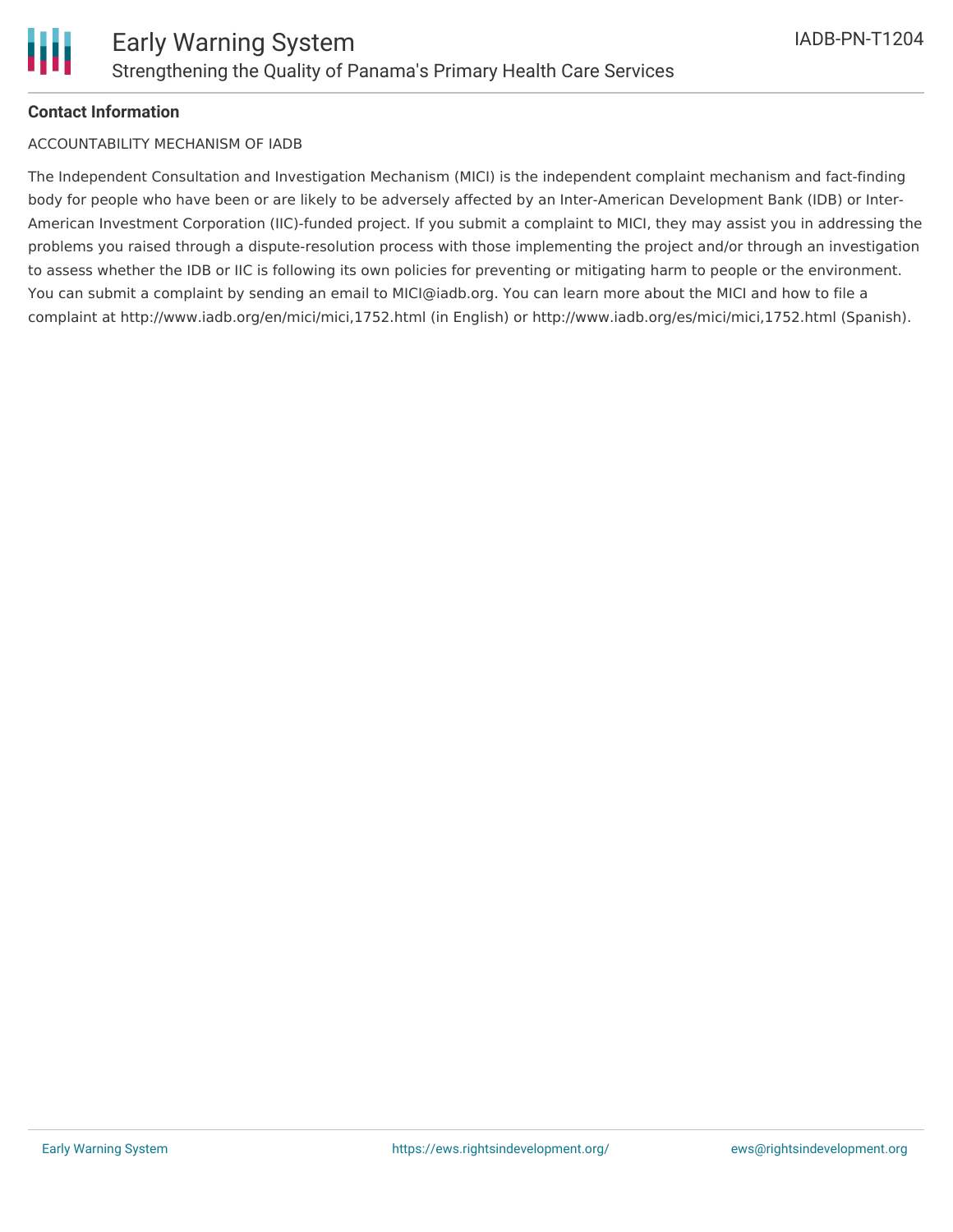

### Early Warning System Strengthening the Quality of Panama's Primary Health Care Services

#### **Bank Documents**

TC- [abstract-PN-T1204.pdf](https://www.iadb.org/Document.cfm?id=EZSHARE-902438499-3)